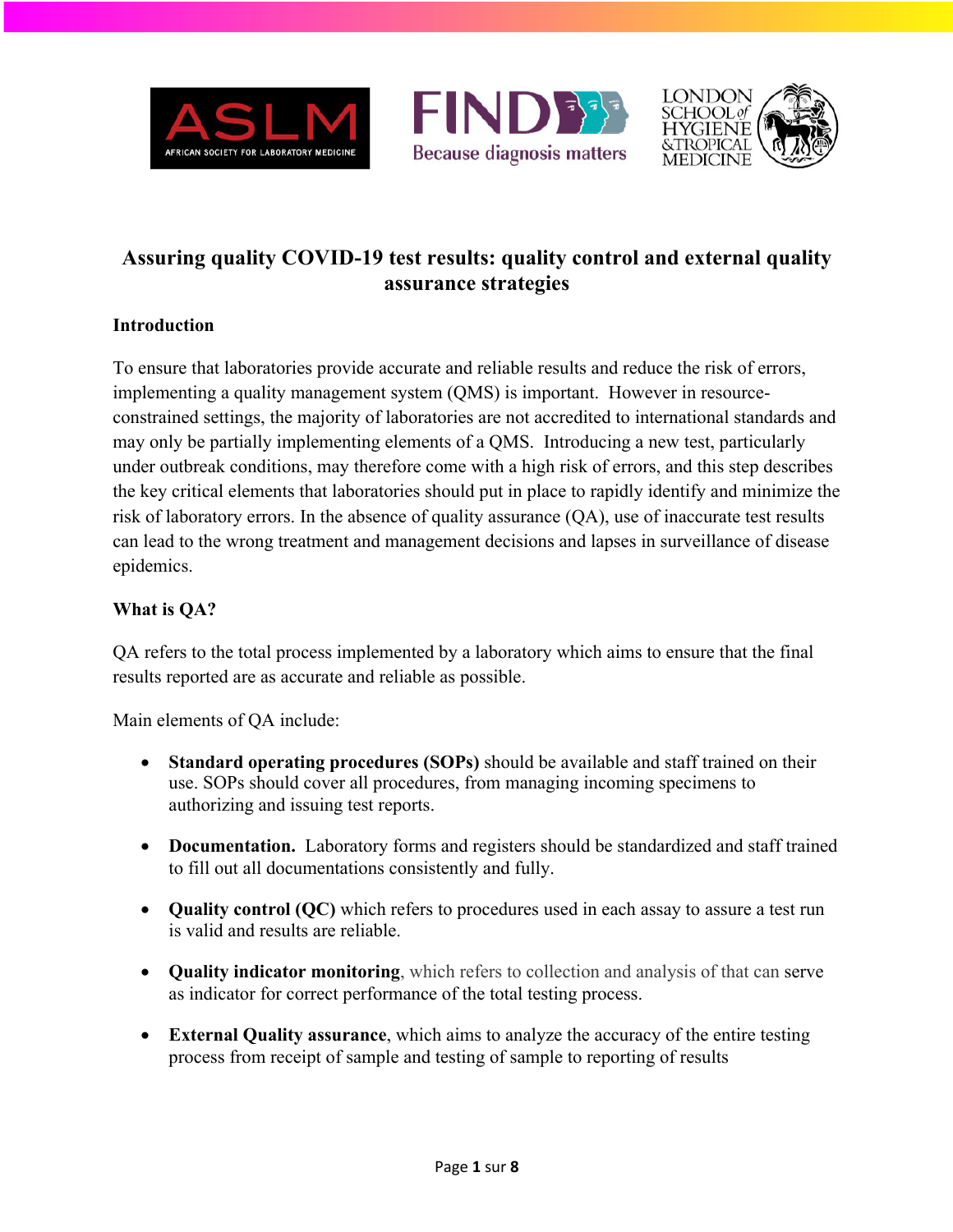





PCR for COVID -19 is the recommended method to reliably identify COVID-19 cases. This article focuses on QA for the molecular testing for SARS-COV-2 which has better sensitivity and specificity.

# **What quality control should be performed for COVID-19 testing?**

- •
- Prior to the start of testing, a validation or verification (consisting of known positive and negative samples) should be performed to ensure the test performs as intended. Under emergency conditions the validation and verification studies may be limited as discussed in the previous steps.
- Laboratories may take advantage of the WHO recommendation of confirming the first 5 positive specimens and 10 negative specimens (collected from patients that fit the case definition) by referring them to one of the WHO reference laboratories providing confirmatory testing for COVID-19 (Refer to WHO Reference laboratories providing confirmatory testing for COVID-19 https://www.who.int/docs/defaultsource/coronaviruse/who-reference-laboratories-providing-confirmatory-testing-for-covid-19.pdf?sfvrsn=a03a01e6\_4 in **See Also** section of this step).
- QC aims to detect, evaluate and correct errors due to test system failure, environmental conditions or operator performance, before patient results are reported.
- QC must be included in each run and should cover each critical steps of the PCR analysis as shown below.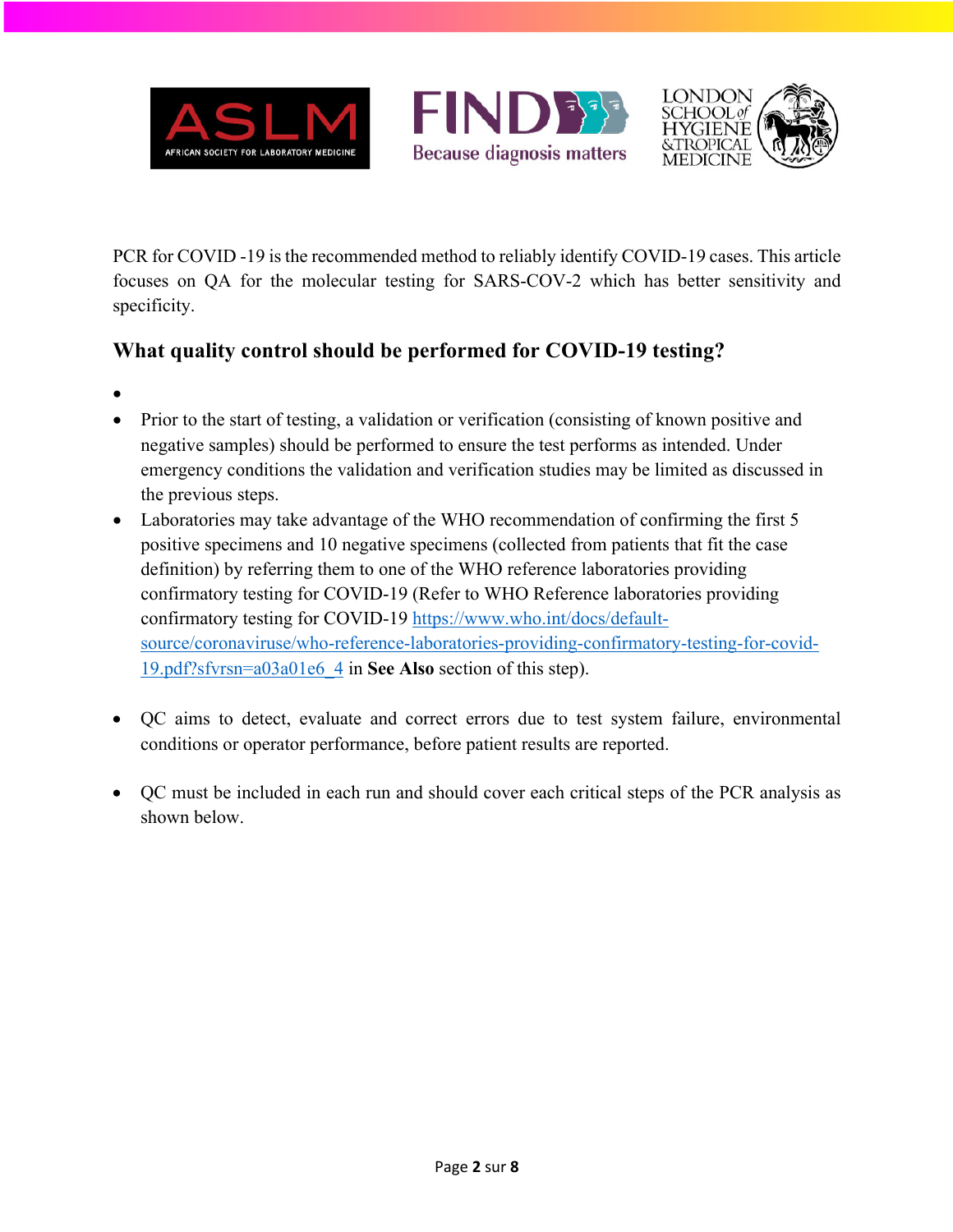





**Preparation of primers and probes in a clean lab/area** Resuspend, aliquot, store at - 15°C to -25°C

Limit freeze thaw cycles

### **Preparation of positive control(s) in a template lab/area** Resuspend, aliquot, store at -70°C Avoid freeze-thawing

#### **RNA extraction in "dirty" lab/area**

Extraction from samples and controls OR Spike extraction control into samples

#### **rRT-PCR assay**

Prepare master mix Aliquot into PCR tubes/plates Add templates and run assay on machine

> **Analysis and confirmation** Analyse results for samples in the context of controls Confirm any positive hits with second (and/or third) assay

Figure 1: COVID-19 PCR work flow. Key steps in sample/QC processing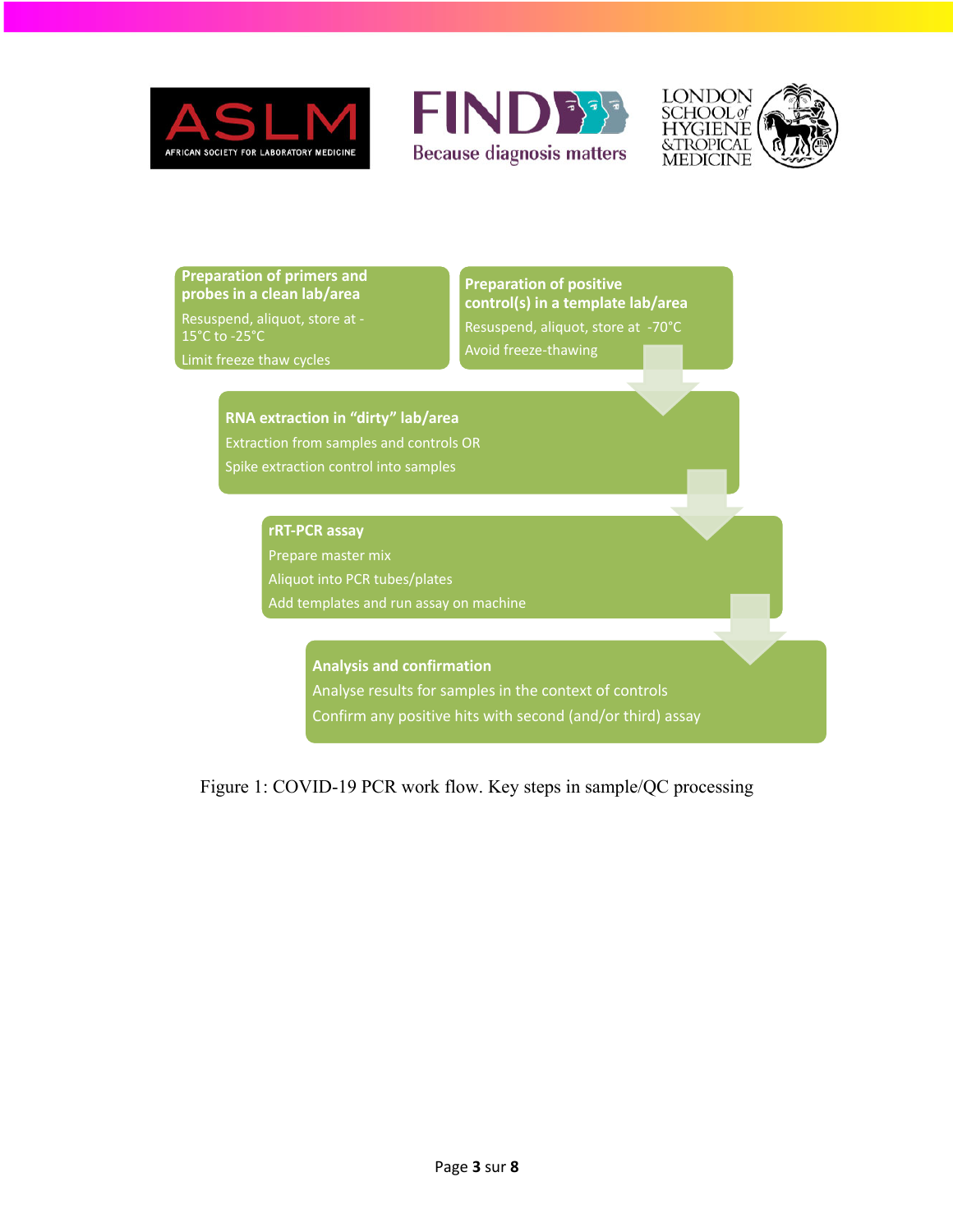





- The QCs include;
	- o **Extraction negative control:** Indicates whether contamination was introduced from the extraction phase
	- o **Extraction positive control:** Provides an indication of the quality of the extracted template and whether the PCR was in anyway inhibited.
	- o **No template control:** Indicates whether contamination was introduced in from the PCR phase. Also indicates whether PCR reagents have been compromised and to determine threshold.
	- o **Positive template control(s): synthetic SARS-CoV-2 RNA/DNA** (either gene fragment or whole genome): Indication of limit of detection and robustness of the assay.

A number of third-party commercial companies supply full process controls for the extraction and amplification steps of SARS-CoV-2 testing. Some of the current providers include those listed below with prices ranging from 50-550 UD Dollars for 100 tests:

- ZeptoMetrix (https://www.zeptometrix.com/informationcenter/resources/zeptometrixcoronavirus-products)
- SeraCare (https://www.seracare.com/)
- European Virus Archives-Global (https://www.european-virus-archive.com/detectionkit/2019-ncov-e-gene-stabilized-rna-positive-control-shipping-room-temperature)
- Bio-Rad (https://www.bio-rad.com/featured/en/coronavirus-covid-19-assaydevelopment-vaccine-research.html)

Commercial QCs are preferred but absence of commercial controls, laboratories can use the following;

- **Negative control:** Water/universal transport media/viral transport media
- **Positive control:** A patient sample with a known (and preferably low 25-30) Ct value (virus concentration) for human gene target e.g. RNAse P or non-human, non-SARS-CoV-2 extraction control e.g. Equine Arteritis virus

•

A failure of any one of these controls (for instance, the positive control turns out to be negative) invalidates the test result and the assay must be repeated either from stored or newly collected sample after investigating and fixing the cause of the failure (e.g contamination or degradation of the sample, or expired reagents). In case patient results were already issued, they should be re-called immediately (giving an explanation of the reason) and the patient re-tested urgently.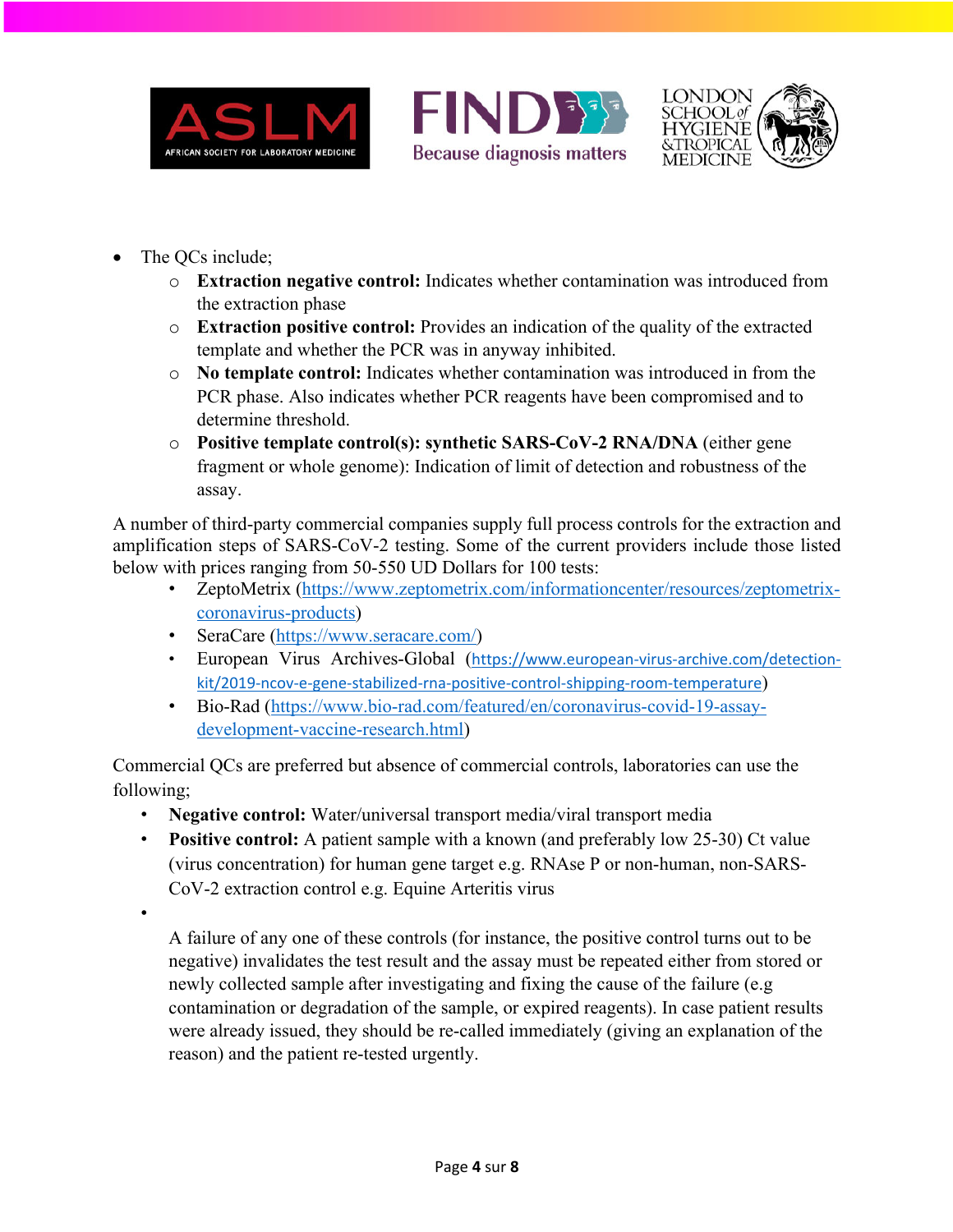





**New lot QC, or lot to Lot Verification** - Newly-received lot (or batch) of test kits or test components is tested using a panel of samples to confirm its performance is acceptable relative to the existing lot in use.

# **Key performance indicators (KPIs)**

• KPIs refers to collection and analysis of data at each step of the testing cascade that can serve as indicator for correct performance of the whole testing process.

KPIs include the following, and should be analyzed and reported on a regular basis, at least monthly:

- o Number of specimens tested, by specimen type
- $\circ$  Number (%) of positive, negative and invalid test results
- o Specimen rejection rate
- $\circ$  Number (%) of failed IQC results
- o EQA/PT performance (pass/fail or % score)
- o Turnaround time (TAT)
	- Laboratories should monitor the following: % results reported within target TAT, average and range of TAT).
	- Total TAT is the time between specimen collection and result reporting to the clinician. In addition to monitoring total TAT, the laboratory should also measure time from specimen collection to receipt at laboratory, time from receipt at laboratory to result reporting (within laboratory TAT), in order to identify and address bottlenecks at various stages of the diagnostic process.

## **What options are available for EQA for COVID-19 testing?**

- EQA allows the comparison of a laboratory's testing performance to a peer group of laboratories, national reference or WHO reference laboratories. There are three different methods for EQA programs:
	- o **Proficiency Testing (PT):** An external provider sends blinded, well characterized panel at intervals (usually quarterly) that will be treated like patient sample during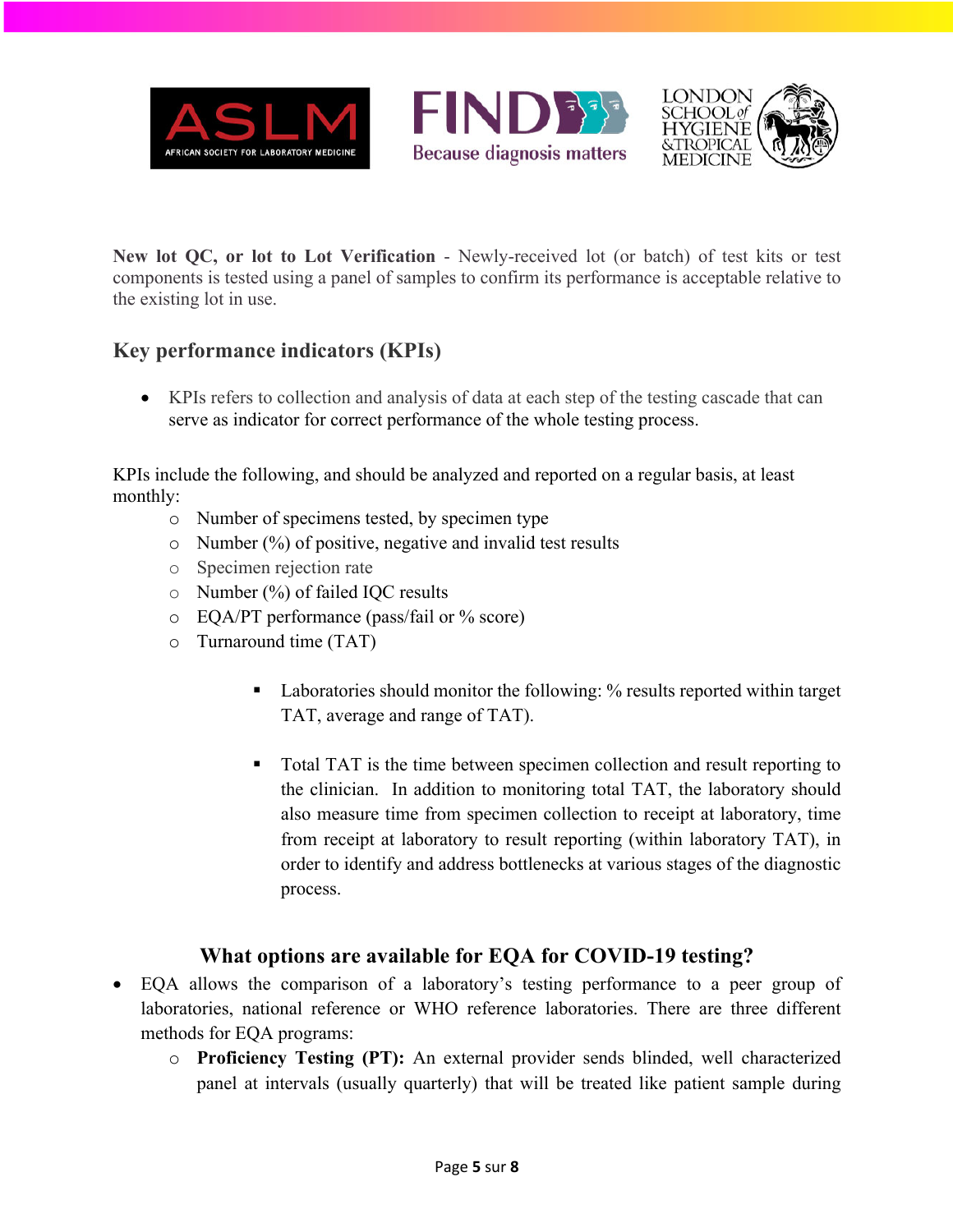





testing, to a set of laboratories, and the results are analyzed, compared and feedback reports generated.

- o Some examples of PT providers who can provide COVID-19 panels include the following;
	- OCMD (https://www.randox.com/coronavirus-qcmd/),
	- INSTAND (https://www.instand-ev.de/en/eqas/eqa-program.html),
	- WHO Health, Emergencies and Global Influenza program (https://www.who.int/influenza/gisrs\_laboratory/external\_quality\_assessment \_project/en/) and
	- ECDC/EVD-LabNet/ERLI-Net (https://www.ecdc.europa.eu/en/aboutus/networks/disease-and-laboratory-networks/erlinet-influenza-lab-qualitycontrol).

Laboratories can enroll for free as part of the influenza laboratory network or at a cost not exceeding US dollar 420 but this may vary by country. Laboratories should choose providers experienced in delivering EQA panels within their region.

- o **Rechecking or retesting:** samples tested by one laboratory are retested by another laboratory (inter-laboratory comparison). WHO recommends that the specimens of the first five (5) positive cases and the first ten (10) negative cases that meet the COVID-19 case definition for testing should be shipped for confirmation to the national reference or international referral laboratory for COVID-19 [*WHO, 2020a; WHO, 2020b*]. After that, the laboratory can test for SARS-CoV-2 independently but should still collaborate with national reference laboratories or WHO referral laboratories for troubleshooting. Re-checking can be employed in the absence of a PT program.
- o **On-site evaluation:** usually done in addition to PT or re-checking, and particularly when it is difficult to conduct traditional PT or to use the rechecking/retesting method. An evaluator (e.g. staff from national reference laboratory) will visit the laboratory to check if the laboratory is meeting quality requirements, retest and verify few test results and provide advice to correct any faulty procedures.

Due to COVID19 crisis, air transportation is limited and it may not be feasible to get PT or conduct on-site evaluation. Therefore, countries are strongly advised to use the rechecking/retesting method as an option for EQA program (send samples to the national reference or WHO reference laboratories [*WHO, 2020c*]) and to consider remote mentoring/supervision of laboratories by the national reference laboratory using Zoom or other web conferencing systems.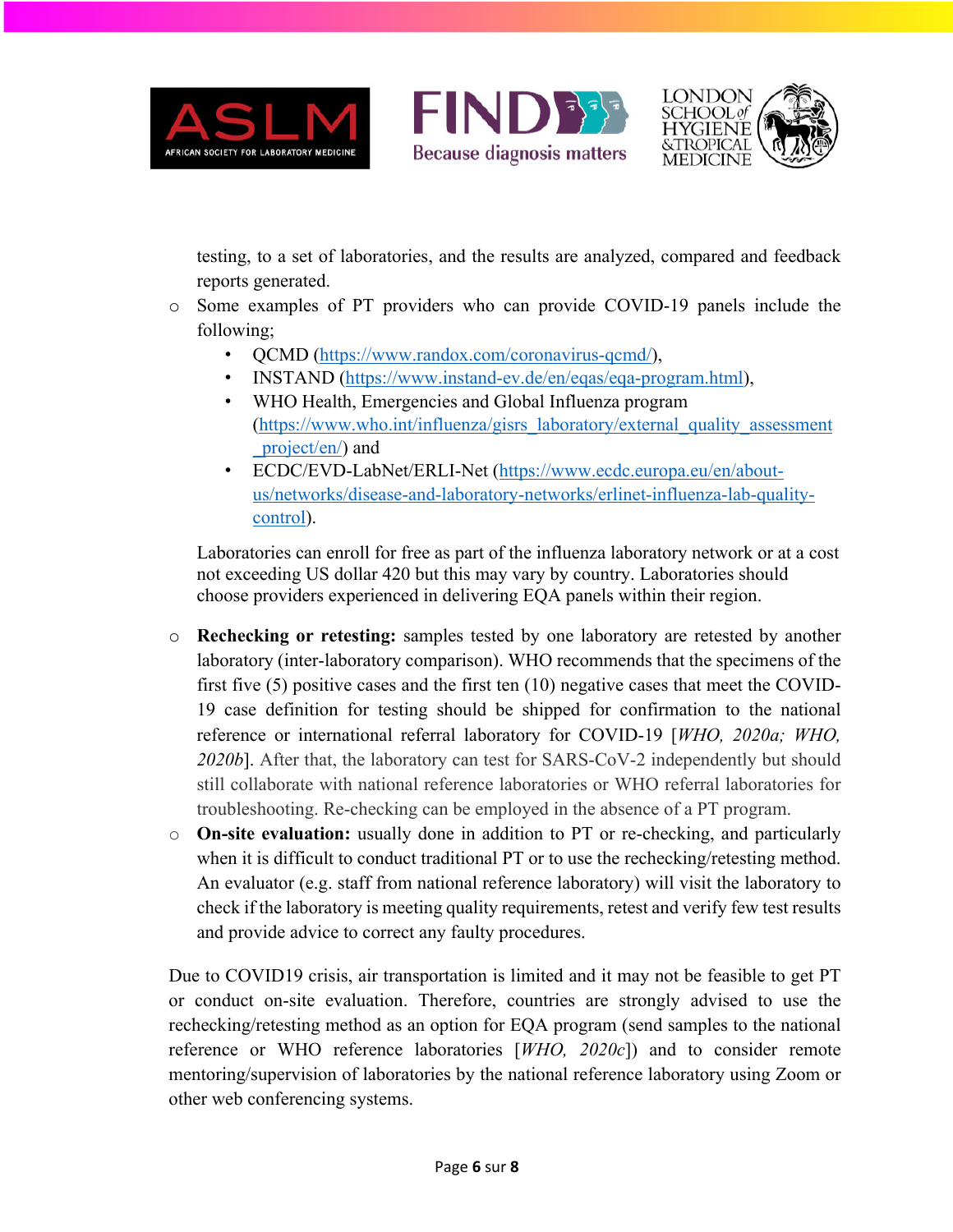





# **What are challenges to implementing QA?**

| <b>Challenges</b>          | <b>Mitigation measure</b>                                       |
|----------------------------|-----------------------------------------------------------------|
| Unavailability of controls | Positive Control: use of a confirmed positive patient sample    |
|                            | Negative Control: use water/universal transport media/viral     |
|                            | transport media                                                 |
| Most methods are under     | Use methods with Emergency Listing (EUL) by WHO                 |
| development hence no       | Check https://www.who.int/diagnostics laboratory/EUL/en/        |
| validation data            | and third party evaluated methods and perform method            |
|                            | verification to the extent possible.                            |
| Unavailability of EQA      | Develop inter-laboratory comparison and also send positive      |
| schemes                    | samples to national reference and/or WHO reference laboratories |